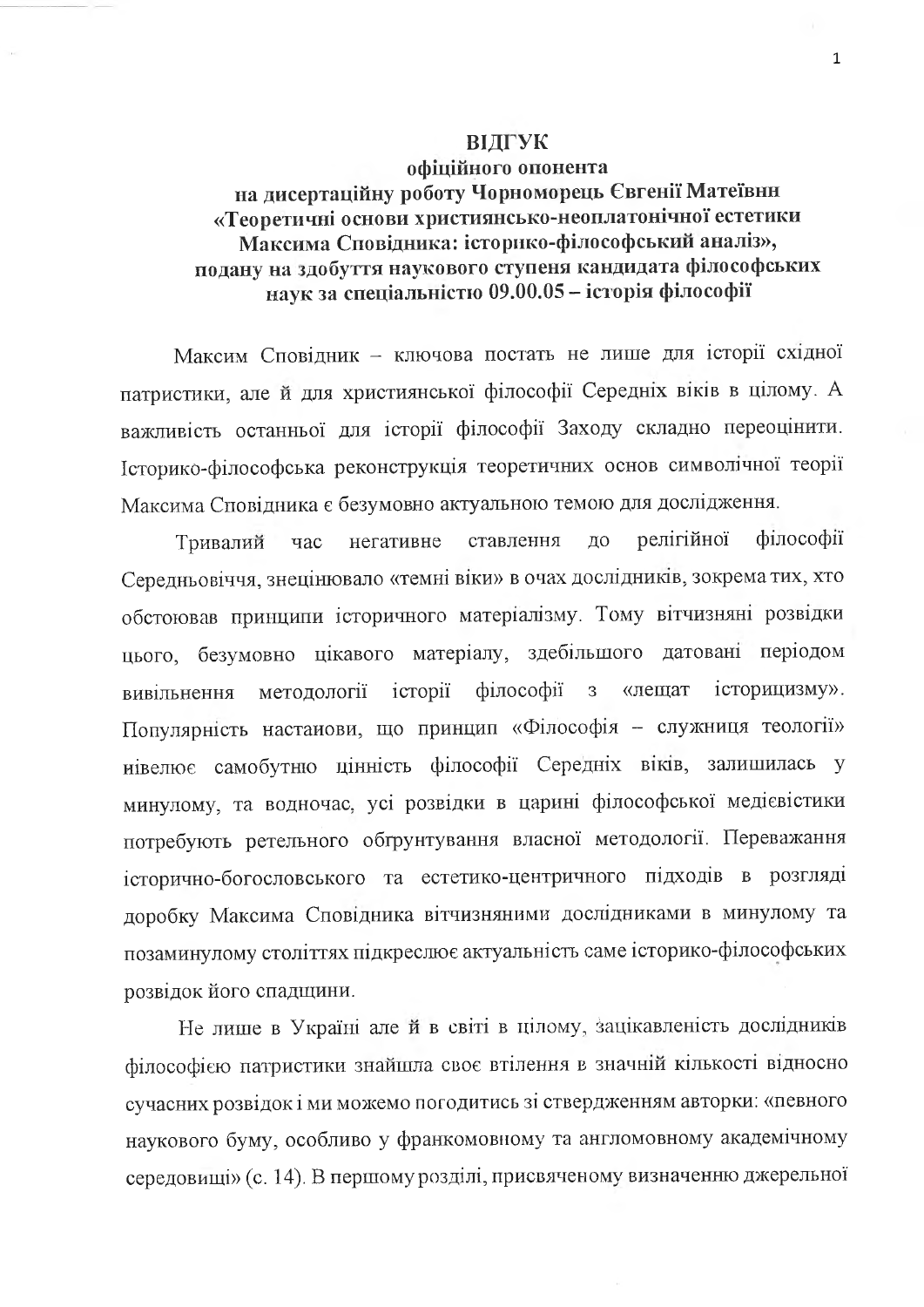бази та теоретико-методологічній основі дисертації, дисертантка ґрунтовно продемонструвала складне і водночас поєднуване розмаїття підходів та дослідженнях християнської неоплатонічної настанов  $\overline{B}$ теоестетики. Особливо цікавим з погляду розвитку історико-філософської методології є доробок мислителів, зокрема Гарта Д. та Манусакіса Д.П., що заперечують дійсні принципові відмінності між теологією та філософією (с. 65). Слушним і плідним слід визнати застосування міждисциплінарного підходу в поєднанні здобутків історико-філософії та релігієзнавства.

Аргументованість позиції Лурьє В.М., на яку спирається Євгенія Матеївна (с. 42), дозволяє визнати першочергову важливість виявлення історії смислових концептів Античності (передовсім Аристотеля), що здобули нового термінологічного виразу і християнського тлумачення в творчості Максима Сповідника. Авторка не лише цілісно і системно відтворює здобутки інших дослідників у визначенні та поясненні термінологічного інструментарію представників східної патристики, але й самостійність демонструє обґрунтування власної позиції. Дисертантка переконливо доводить, що увесь ключових філософсько-теологічних дискусій спектр тем раннього Максим Середньовіччя Сповідник розкрив, осмислив  $\mathbf{i}$ розвинув: «послуговуючись концептом образу» (Там само).

Цілісний аналіз та чітке визначення спецнфіки теоретичних основ Макснма Сповідника стали можливими завдяки естетики виваженій аргументації авторки та ретельності лексикографічного аналізу історії формування та розвитку ключових філософських термінів патристики: oysia, energeia, dynamis, logos, eikon, hypostasis, persona, homoiosis, theoria ra ix адаптації в перекладах лексикону Святого Писання. В другому розділі дисертації присвяченому ідейним джерелам теоестетики Максима Сповідника, Чорноморець ґрунтовно розкрила специфіку поглядів Василія Великого та автора Ареопагітик.

Естетична герменевтнка Максима Сповідника є своєрідним «ключем» для розуміння його внеску до історії філософії в цілому. В третьому розділі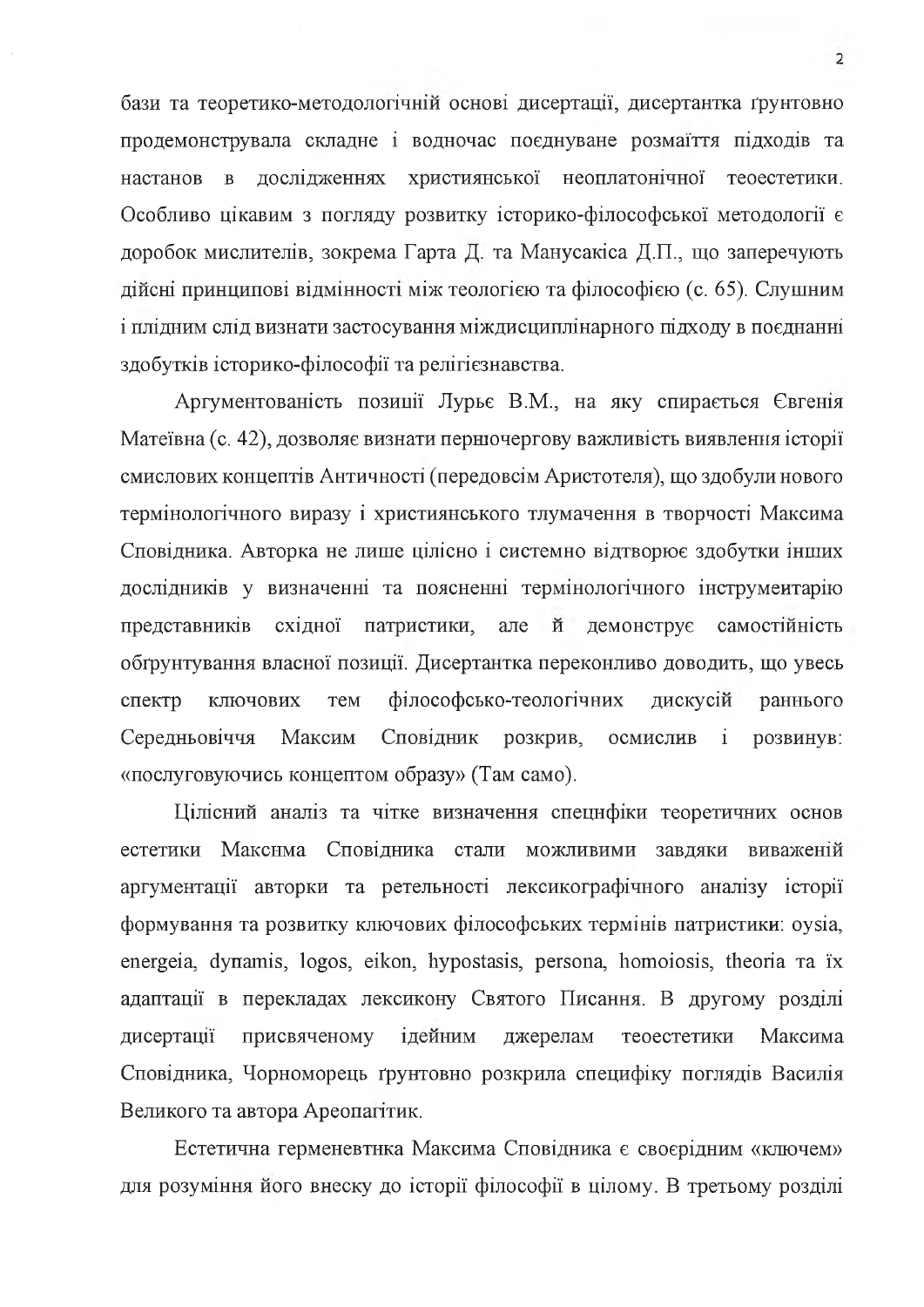присвяченому аналізу онтологічних засад символізму та теургії у вченні Максима Сповідника дисертантка розкрила тему належиого в аскетичній практиці та в осягненні символічної реальності світу людиною. Абсолютно виправданою є висновок дисертантки, що: «Поняття образу (eikon), як правило, використовується Максимом саме в антропології, у вченні про людину як образ та подобу Бога» (с. 184). Логічним є розгортання теми людини як богообразної істоти крізь концепти Краси, Блага, Любові, людських свободи та наміру, Храму та аскези.

Особливої цінності і прикладного значення даному дисертаційному дослідженню надає те, що в ньому здійснюється не лише історикофілософська реконструкція вчення Максима Сповідника але і його реактуалізація втілена в розв'язанні дослідницьких завдань четвертого розділу. Слушним і цікавим є висновок Євгенії Матеївии, що: «Сакральний образ, зображуючи минуле, одночасно відкриває його причетність до вічності та тим самим актуалізує минуле» (с. 245) Естетично-виховна дія сакрального образу на людину постає, таким чином, ключовою причиною визнання адекватності художнього виразу богословських істин (с. 246).

Лисертація має чітку і логічну структуру і складається з анотації (двома мовами), вступу, чотирьох розділів, десяти підрозділів, висновків та списку використаної літератури до кожного з розділів та підсумкових загальних висновків в кінці роботи.

Наукові результати дисертації повною мірою відображені у публікаціях Чорноморець Є.М. (одна стаття в іноземному періодичному науковому виданні, дев'ять у наукових фахових виданнях України), а також апробовані в роботі міжнародних і всеукраїнських наукових та науково-практичних конференцій (с. 5-6 автореферату). Загальні висиовки дисертаційного дослідження Чорноморець Є. М. є чіткими, виваженими і самостійними.

Дисертаційне дослідження Є. М. Чорноморець виконане на високому науковому рівні і зауваження та запитання, що виникли в процесі

 $\overline{3}$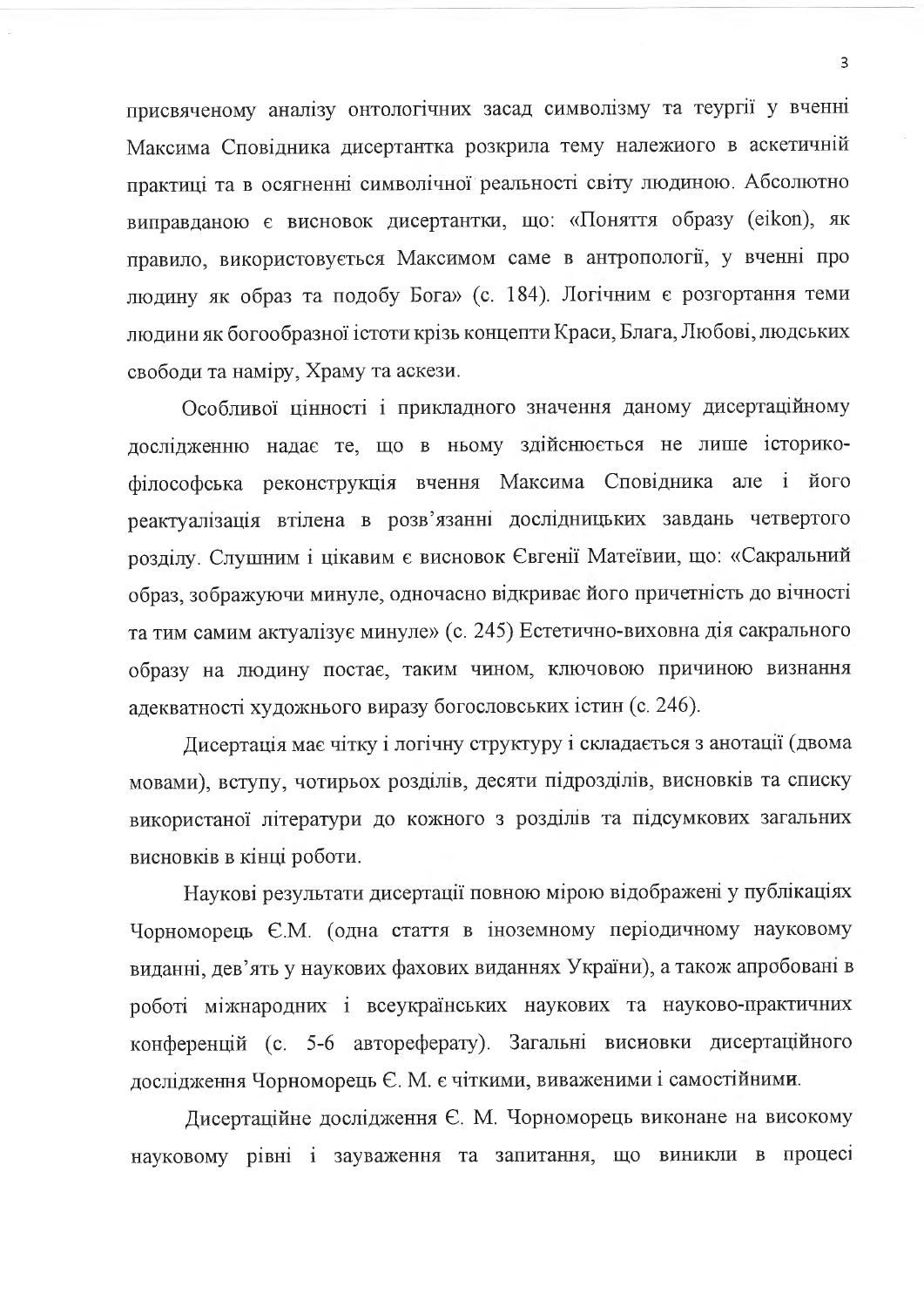ознайомлення з ним, жодиим чином не применшують позитивної оцінки цієї праці:

по-перше, обтрунтування того, що в історико-генетичному аналізі ідейних джерел Максима Сповідника, слід звернутись передовсім до спадщини Прокла, Ямвліха та Василія Великого і автора Ареопагітик є нелостатньо чітким і, скоріше, справляє враження данини усталеній традиції, аніж є реалізацією певного оригінального осмислення виправданості такого підходу. Автор визнає об'ємність теоретичних витоків вчення Максима Сповідника, які сформовані спадщиною Аристотеля (с. 42), Марка Подвижника, Варсонофія, Оригена, Григорія Ниського (ст. 136), Климента Александрійського (с. 174) і було б доречно означити чіткі критерії вибору тих джерел яким в цій науковій праці приділено максимум уваги;

по-друге, плідність даного дисертаційного дослідження була б посилена, якби автор використала також лексикон сучасних логіко-семантнчних теорій (зокрема референції та денотації і символічної логіки) для розкриття теорії сакрального образу у Максим Сповідника;

по-трете, розкриття позиції Джона Пантелеймона Манусакіса (с. 64-66) авторка здійснює на основі англомовного видання його твору «God after Metaphysics. A Theological Aesthetic» (с. 85), що є безумовно гідним поваги підходом, та водночас хотілося б почути думку Євгенії Матеївни щодо російського перекладу цього твору Дарією Морозовою опублікованого в 2014 році у видавництві «Дух і літера»;

по-четверте, у висновках до третього розділу присвяченого естетичній герменевтиці Максима Сповідника, бракує чіткого визначення лексеми «естетична герменевтика»;

«theoria» словосполученням «умове по-п'яте, переклад слова споглядання» (с. 150) вартий більш чіткого обтрунтування, адже цей неологізм може стати частиною українського лексикону.